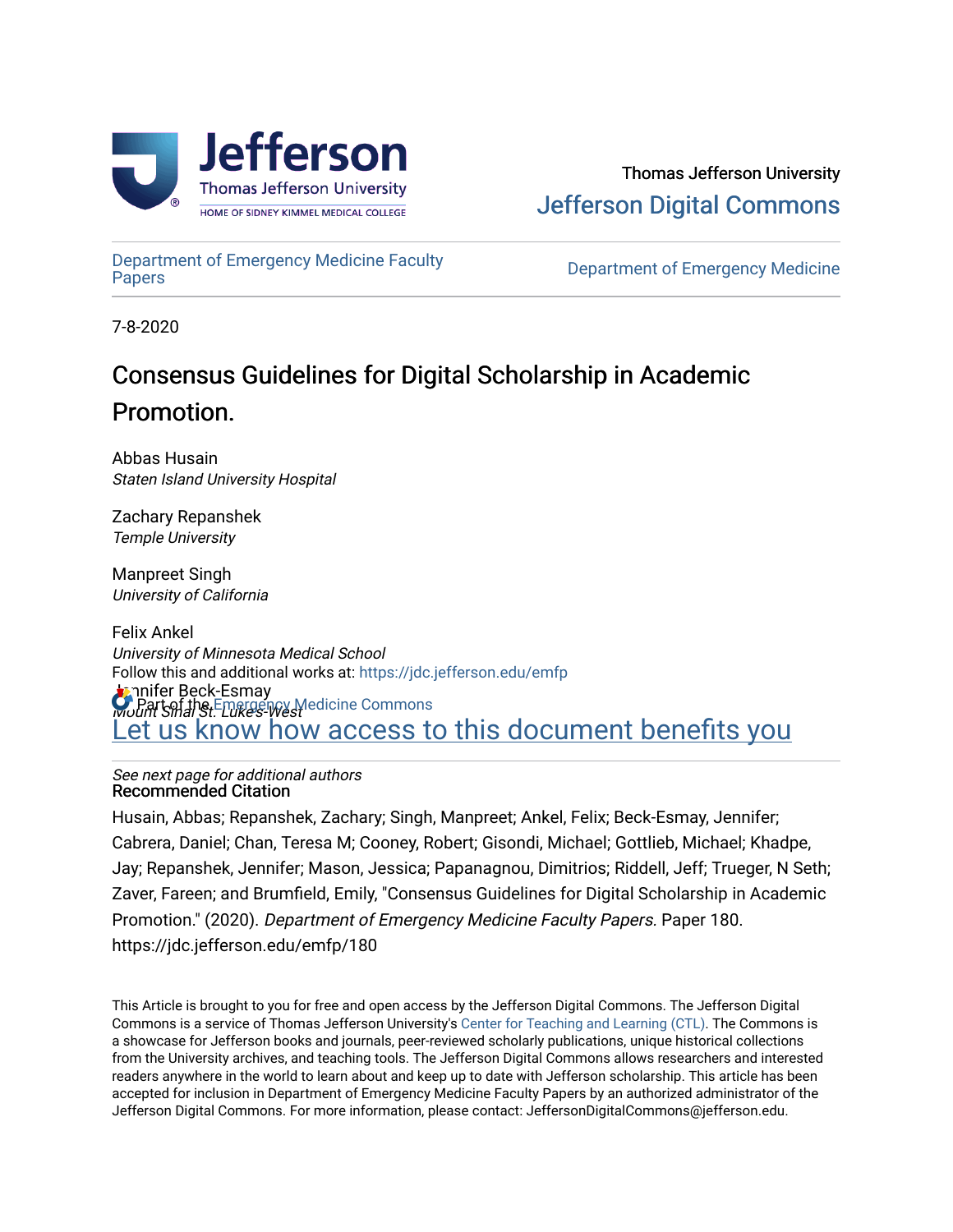## Authors

Abbas Husain, Zachary Repanshek, Manpreet Singh, Felix Ankel, Jennifer Beck-Esmay, Daniel Cabrera, Teresa M Chan, Robert Cooney, Michael Gisondi, Michael Gottlieb, Jay Khadpe, Jennifer Repanshek, Jessica Mason, Dimitrios Papanagnou, Jeff Riddell, N Seth Trueger, Fareen Zaver, and Emily Brumfield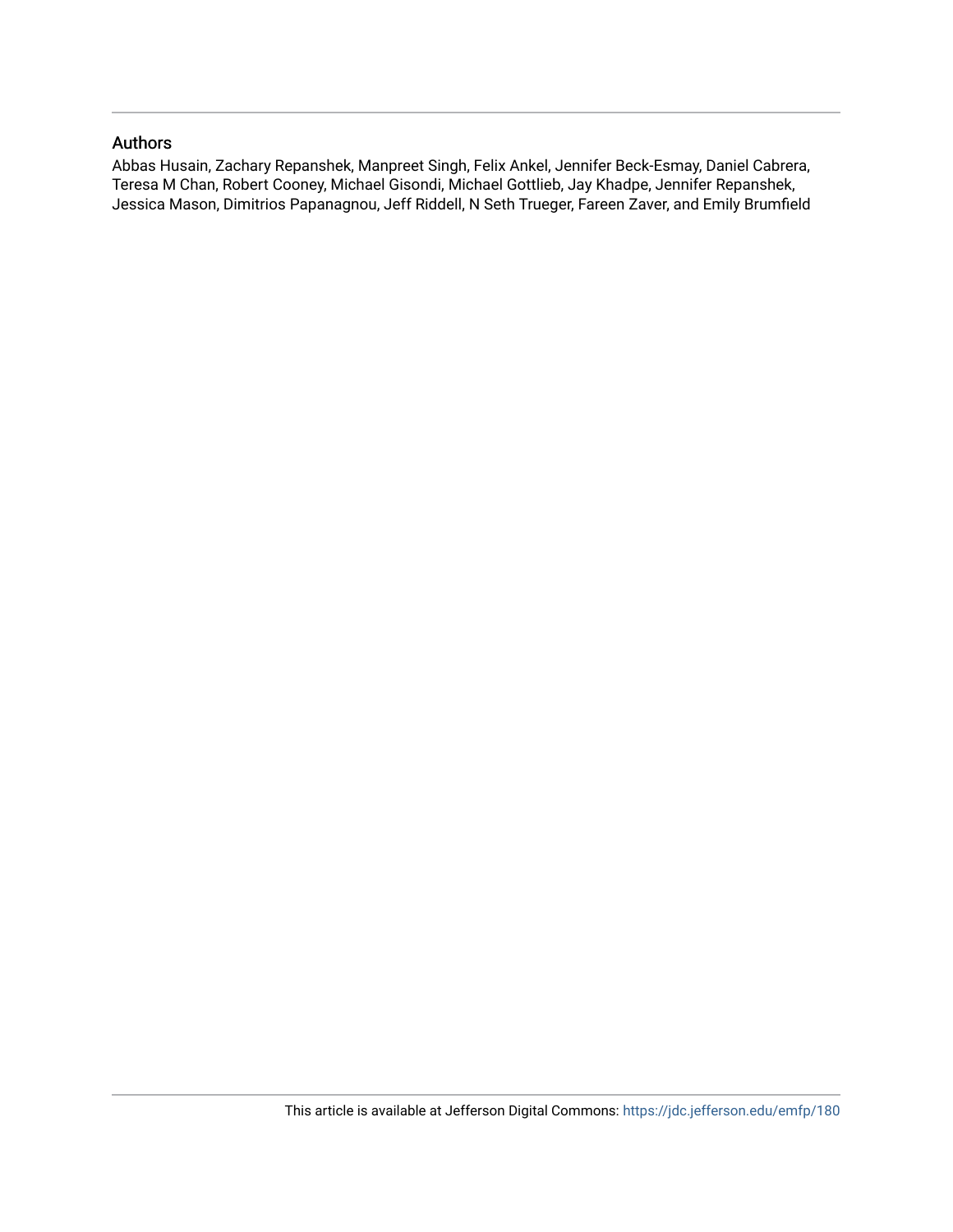# **Consensus Guidelines for Digital Scholarship in Academic Promotion**

| Abbas Husain, MD*                            | *Staten Island University Hospital - Northwell Health, Department of Emergency                                      |
|----------------------------------------------|---------------------------------------------------------------------------------------------------------------------|
| Zachary Repanshek, MD <sup>+</sup>           | Medicine, Staten Island, New York                                                                                   |
| Manpreet Singh, MD <sup>‡</sup>              | <sup>†</sup> Lewis Katz School of Medicine at Temple University, Department of Emergency                            |
| Felix Ankel, MD <sup>§</sup>                 | Medicine, Philadelphia, Pennsylvania                                                                                |
| Jennifer Beck-Esmay <sup>11</sup>            | #University of California, Los Angeles Medical School, Department of Emergency                                      |
| Daniel Cabrera, MD                           | Medicine, Los Angeles, California                                                                                   |
| Teresa M. Chan, MD, MHPE, FRCPC <sup>#</sup> | <sup>§</sup> University of Minnesota Medical School, Department of Emergency Medicine,                              |
| Robert Cooney, MD, MSMedEd**                 | Minneapolis, Minnesota                                                                                              |
| Michael Gisondi, MD <sup>++</sup>            | "Mount Sinai St. Luke's-West, Department of Emergency Medicine, New York, New York                                  |
| Michael Gottlieb, MD <sup>##</sup>           | "Mayo Clinic College of Medicine, Department of Emergency Medicine, Rochester,                                      |
| Jay Khadpe, MD <sup>§§</sup>                 | Minnesota                                                                                                           |
| Jennifer Repanshek, MD <sup>+</sup>          | *McMaster University, Department of Medicine, Hamilton, Ontario                                                     |
| Jessica Mason, MD                            | **Geisinger Medical Center, Department of Emergency Medicine, Danville,                                             |
| Dimitrios Papanagnou, MD <sup>##</sup>       | Pennsylvania                                                                                                        |
| Jeff Riddell, MD***                          | <sup>††</sup> Stanford University School of Medicine, Department of Emergency Medicine,                             |
| N. Seth Trueger, MD <sup>+++</sup>           | Stanford, California                                                                                                |
| Fareen Zaver, MD <sup>###</sup>              | #Rush University Medical Center, Department of Emergency Medicine, Chicago, Illinois                                |
| Emily Brumfield, MD <sup>111 o</sup>         | <sup>§§</sup> University of Florida College of Medicine, Department of Emergency Medicine,<br>Jacksonville, Florida |
| <b>Additional author affiliations</b>        | <b>"MOschner Clinic Foundation, Department of Emergency Medicine, New Orleans,</b>                                  |
| listed at the end of paper                   | Louisiana                                                                                                           |
|                                              | <sup>o</sup> Senior author                                                                                          |

*Section Editor:* Section Editor: Jeffrey Druck, MD

Submission history: Submitted January 6, 2020; Revision received April 4, 2020; Accepted April 9, 2020 Electronically published July 8, 2020 Full text available through open access at http://escholarship.org/uc/uciem\_westjem

DOI: 10.5811/westjem.2020.4.46441

**Introduction:** As scholarship moves into the digital sphere, applicant and promotion and tenure (P&T) committee members lack formal guidance on evaluating the impact of digital scholarly work. The P&T process requires the appraisal of individual scholarly impact in comparison to scholars across institutions and disciplines. As dissemination methods evolve in the digital era, we must adapt traditional P&T processes to include emerging forms of digital scholarship.

**Methods:** We conducted a blended, expert consensus procedure using a nominal group process to create a consensus document at the Council of Emergency Medicine Residency Directors Academic Assembly on April 1, 2019.

**Results:** We discussed consensus guidelines for evaluation and promotion of digital scholarship with the intent to develop specific, evidence-supported recommendations to P&T committees and applicants. These recommendations included the following: demonstrate scholarship criteria; provide external evidence of impact; and include digital peerreview roles. As traditional scholarship continues to evolve within the digital realm, academic medicine should adapt how that scholarship is evaluated. P&T committees in academic medicine are at the epicenter for supporting this changing paradigm in scholarship.

**Conclusion:** P&T committees can critically appraise the quality and impact of digital scholarship using specific, validated tools. Applicants for appointment and promotion should highlight and prepare their digital scholarship to specifically address quality, impact, breadth, and relevance. It is our goal to provide specific, timely guidance for both stakeholders to recognize the value of digital scholarship in advancing our field. [West J Emerg Med. 2020;21(4)882- 890.]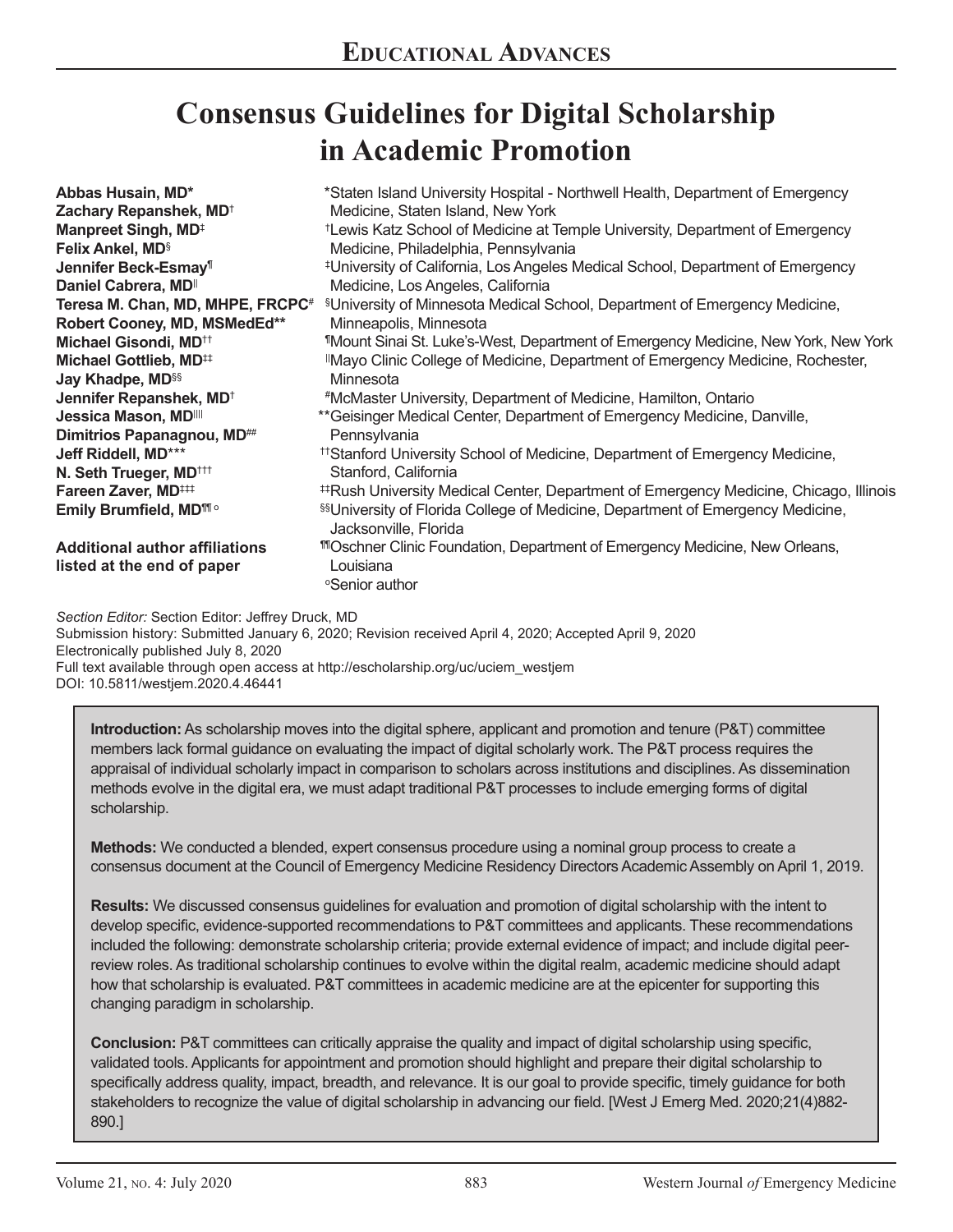## **INTRODUCTION**

The promotion and tenure  $(P&T)$  process requires the appraisal of individual scholarly impact in comparison to scholars across institutions and disciplines. Comparative metrics such as the journal impact factor and the h-index are used to quantify and compare the quality of an individual's scholarship and, therefore, his or her academic merit.<sup>1</sup> As knowledge dissemination methods evolve in the digital era, we must adapt traditional P&T processes to include emerging forms of digital scholarship.<sup>2</sup> In this paper, we aim to first situate our readers within the literature on the topic of academic scholarship, after which we will describe the process by which we derived and refined our consensus guideline. Finally, we will outline the recommendations for the use of digital scholarship for academic promotion made by this particular guideline group.

### **The Evolution of Scholarship**

Scholarship is persistently dynamic. Analog technologies progressed from tablet and stone to pen and paper; modern digital scholarship is evolving with blogs, podcasts, and digital journals. Still, the standards for evaluation are consistent and focus predominantly on impact and quality of the scholarship.3 In 1990, Ernest Boyer of the Carnegie Foundation originally redefined scholarship for the professoriate as belonging to one of four types.4 A decade later, Charles Glassick followed up this work by describing criteria for evaluating scholarship.<sup>5,6</sup> To further develop nuances around the scholarship of teaching and learning, Lee Shulman and Patricia Hutchings further clarified specific criteria for this subtype of scholarship (to differentiate it from high-quality, scholarly, and evidencebased teaching).<sup>7</sup> These foundational concepts are summarized in Table 1 below.

Traditionally, peer-review processes of academic journals served as a safeguard to ensure overall quality, with evaluators deferring to experts and peers within a scholar's domain to provide an appraisal for quality and an estimate of impact. Similarly, bibliometrics of journals (eg, journal impact factor)<sup>8</sup> and number of citations are surrogates for scholarly reach and proof of impact.3 Despite well-described limitations, these metrics are quantifiable and defined processes that are easily compared. Thus, they are highly relied upon by P&T

committees to compare scholars from disparate disciplines. When scholarship using new media is produced, it is reasonable to scrutinize the methodology, content, impact, and quality of these new forms of scholarship, such as digital scholarship. Our use of the term "digital scholarship" in this paper reflects original content that is disseminated digitally, whether that content is research, teaching materials, enduring resources, commentaries, or other scholarly work.

It is unsurprising that as the world becomes more digital, so do scholarly contributions.<sup>9</sup> Online-only journals, pre-print archives,<sup>10</sup> and post-production, peer-review journals (eg, *Cureus*) are rapidly changing the landscape of peer-reviewed publication.11,12 Similarly, with the advent of peer-reviewed blogs,<sup>13</sup> self-published peer-reviewed books,<sup>14</sup> and educational resource repositories, we see an increased breadth of expression from those engaging in the scholarship of teaching. These varied forms increasingly mirror the rigor required by Glassick's criteria and Shulman's paradigms.<sup>15,16</sup>

# **Quantity vs Quality**

Judging these new forms of scholarship is different. In many ways, with advanced web analytics, it is easier to quantify the reach and attention (eg, pageviews, podcast downloads, IP addresses that have accessed the content, and time on page) of these digital assets. (See Table 2 for common analytics available for new digital scholarship.) For example, the PubMed-indexed repository MedEdPortal provides download analytics of the published resources that aid in describing entries as fitting within the scholarship of teaching.

However, since many disciplines both within and outside of medicine have not yet fully embraced digital scholarship as enthusiastically as emergency medicine (EM) and critical care,<sup>17</sup> it is no surprise that  $P&T$  committees do not yet have specific or universal standards for presentation or evaluation of digital scholarship.18 Those without digital scholarship experience may grapple with understanding the nuances of determining impact and quality in this new era, and their lack of understanding may even result in general skepticism of novel products. Thus, fields that have already established robust methods for determining the quality of digital scholarship can lead the way. Since digital scholarship has matured in EM,<sup>19,20</sup> it is appropriate for our field to call

### **Table 1.** Foundations of education and teaching scholarship.

| Boyer's Scholarly Domains<br>1990                                                                                           | Hutchings and Shulman Criteria for<br>Scholarship of Teaching<br>1999                                                                                       | Glassick's Criteria for Evaluating<br>Scholarship<br>2000                                                                                                     |
|-----------------------------------------------------------------------------------------------------------------------------|-------------------------------------------------------------------------------------------------------------------------------------------------------------|---------------------------------------------------------------------------------------------------------------------------------------------------------------|
| 1) Scholarship of discovery<br>2) Scholarship of integration<br>3) Scholarship of application<br>4) Scholarship of teaching | 1) Public<br>2) Available for peer review & critique<br>according to the standards of a field<br>3) Able to be reproduced and extended by<br>other scholars | Clear goals<br>Adequate preparation<br>2)<br>3) Appropriate methods<br>Significant results<br>4)<br>Effective presentation<br>5)<br>Reflective critique<br>6) |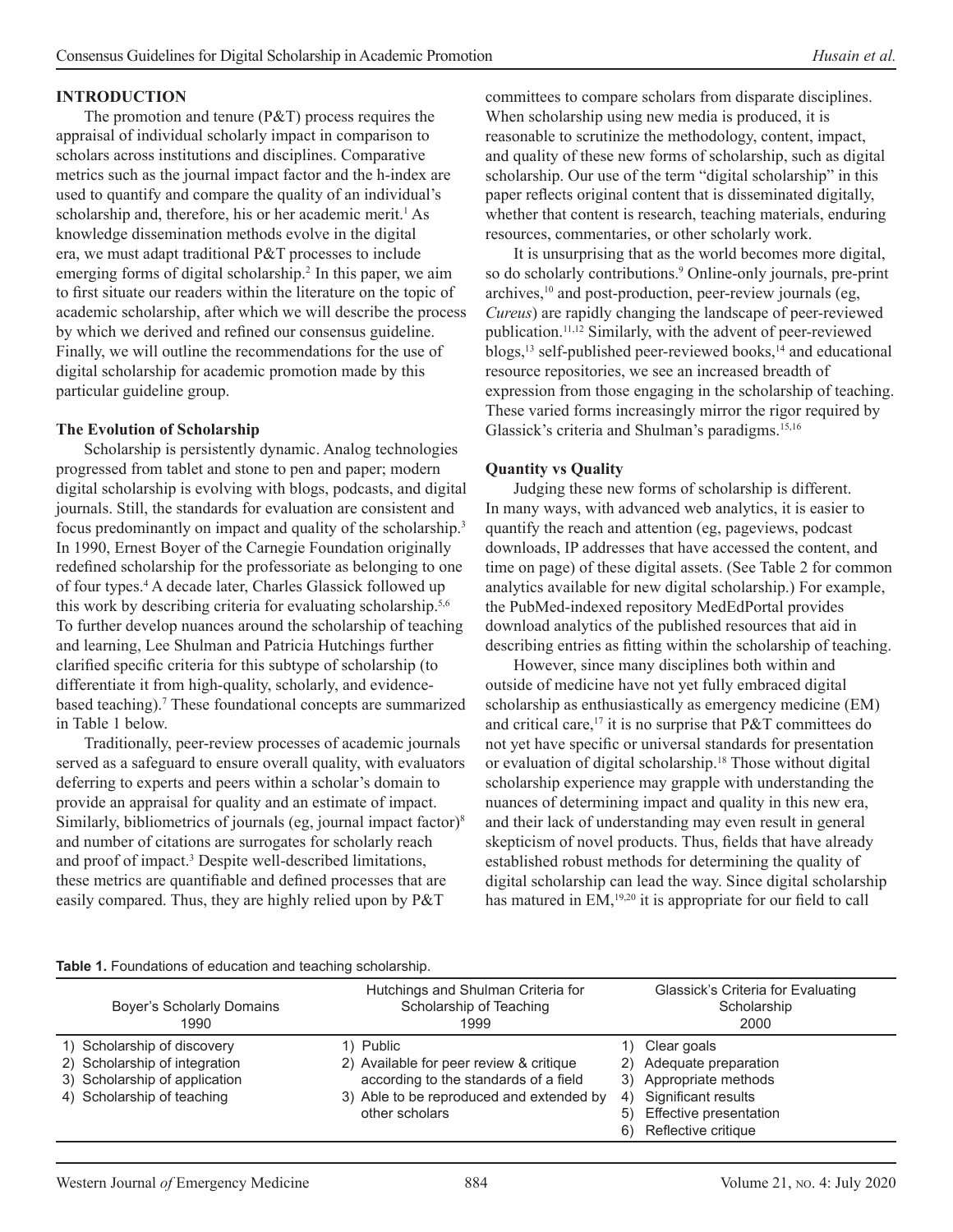for the identification of best practices for evaluating digital scholarship and for consensus in the inclusion of such items in promotions decisions.

Specific guidelines for P&T are lacking despite robust digital contributions proliferating among academicians. In this work, we provide a guiding framework for the presentation and evaluation of digital scholarship for the applicant for promotion, referees for the candidate, and members of P&T committees.

## **METHODS**

We conducted a blended, expert consensus procedure using a nominal group process to create a consensus document.21 Invited participants met at the Council of Emergency Medicine Residency Directors (CORD) Academic Assembly on April 1, 2019 (Seattle, WA), to discuss recommendations for evaluation and promotion of digital scholarship with the intent to develop specific, evidence-supported recommendations to P&T committees and applicants. We began with a live, brainstorming event. The meeting notes were compiled by a leadership team and formatted into a collaborative working document. All authors continued formulating this document via a collaborative

online authorship using Google Docs (Google LLC, Mountain View,  $CA$ ).<sup>22</sup>

### **Participants**

The participants were selected by the leadership of the CORD Social Media and Digital Scholarship Committee (EB, ZR, AH). Participants were selected based on criteria of known interest or scholarship in the area, national and international level contributions to EM digital scholarship, and availability to attend the conference in person or by phone. Supplemental Digital Appendix A lists original invitation list and individual selection rationale. The complete list of attendees of the inconference proceedings is listed in the acknowledgments.

### **Procedures**

As a large group, the consensus conference participants democratically developed the discussion and brainstorming procedures. Based on suggestions from the floor about previous consensus procedures at other similar conferences,<sup>23,24</sup> our group decided to engage in small- group brainstorming discussions aligned with the expertise and interests of the participants, which was then discussed as a large group and vetted by the

| Promotion metric                                                                                                                                                                      | Supporting data                                                                                                                                                                                                                                                                   | Example with metrics                                                                                                                                                                                                                                                                                                                                                                                                                                                                                                                                                                               |
|---------------------------------------------------------------------------------------------------------------------------------------------------------------------------------------|-----------------------------------------------------------------------------------------------------------------------------------------------------------------------------------------------------------------------------------------------------------------------------------|----------------------------------------------------------------------------------------------------------------------------------------------------------------------------------------------------------------------------------------------------------------------------------------------------------------------------------------------------------------------------------------------------------------------------------------------------------------------------------------------------------------------------------------------------------------------------------------------------|
| Impact<br>Demonstration of impact<br>shows your work reaches<br>your intended audience                                                                                                | Pageviews<br>Time Spent on Page<br>Likes<br>Impressions<br>Dissemination (Shares)<br><b>Unique Users</b><br>Geographic Reach<br>Followers on Professional Social<br>Media Accounts<br>Social Media Index<br>Digital Object Identifier (DOI)<br>Alexa Ranking<br><b>Altmetrics</b> | Thoma B, Chan T, Benitez J, Lin M. Educational Scholarship<br>in the Digital Age: A Scoping Review and Analysis of<br>Scholarly Products. The Winnower. 2014. doi:10.15200/<br>winn.141827.77297<br>Pageviews 4137<br>Altmetric Score 61<br>202 tweets from 86 users, with an upper bound of 263,362<br>followers                                                                                                                                                                                                                                                                                  |
| Role<br>Demonstration of your<br>"brand" or role within digital<br>scholarship helps establish<br>your area of expertise                                                              | Editor<br>Author<br>Curator<br>Reviewer<br><b>Invited Commentaries</b><br>Podcast Guest or Editor                                                                                                                                                                                 | [Invited Commentary] Berg A, Weston V, Gisondi MA. Journal<br>Club: Coronary CT Angiography Versus Traditional Care. NUEM<br>Blog. http://www.nuemblog.com/blog/cta-for-chest-pain/ Published<br>online 4/12/16.                                                                                                                                                                                                                                                                                                                                                                                   |
| Quality<br>While also demonstrating<br>commitment to scientific<br>rigor in your work, you may<br>also highlight novel quality<br>assurance methods unique<br>to digital scholarship. | METRIQ-5 and -8, rMETRIQ<br><b>ALIEM AIR Score</b><br><b>SAEM Online Academic Resources</b><br>(SOAR)<br>Social Media Index (SMi)<br>The Quality Checklists for Health<br>Professions Blogs and Podcasts                                                                          | [Peer-reviewed blog] Long, B. "Myths in Heart Failure: Part I - ED<br>Evaluation" emDOCs.net http://www.emdocs.net/myths-in-heart-<br>failure-part-i-ed-evaluation/ published online 7/23/2018.<br>Selected as ALIEM AIR Cardiovascular, Non-ACS module 2019.39<br>This post was deemed to be of an acceptable score within the<br>ALIEM AIR Scoring tool, and was granted the designation "AIR<br>Approved" by the adjudicating group of educators. There is a<br>second tier below, known as "honorable mention" for posts of<br>moderate quality that did not meet the threshold for inclusion. |

**Table 2.** Summary of metrics used to demonstrate digital scholarship impact, role and quality, with a sample scholarly work.

*ALiEM,* Academic Life in Emergency Medicine; *AIR,* approved instructional resources; *SAEM,* Society for Academic Emergency Medicine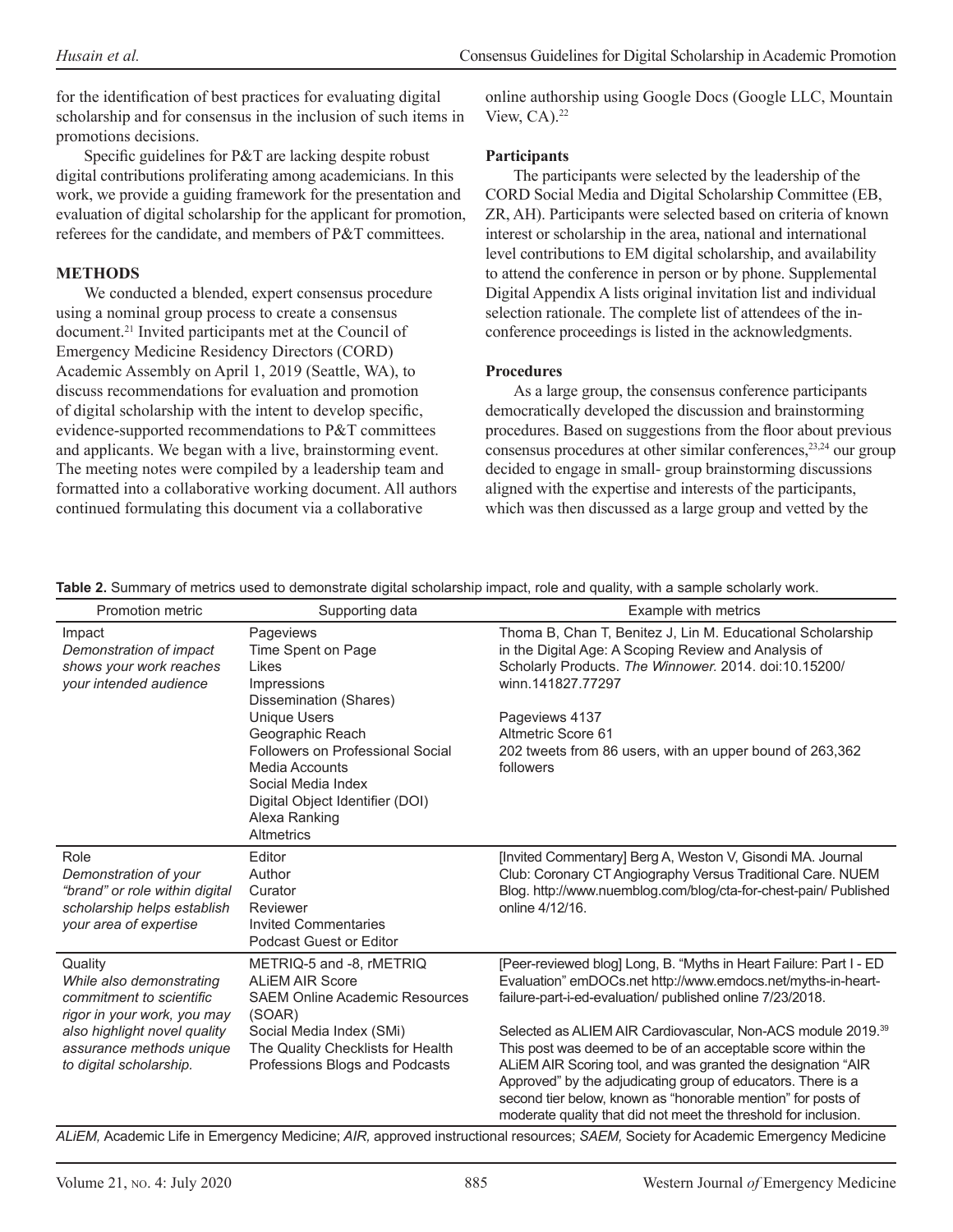rest of the participants. Consensus was defined as universal agreement of the participants.

### **Ideation and refinement**

The participants self-identified their areas of expertise or interest, and then separated into three groups based on these content areas using an iterative process to formulate specific recommendations. The three discussion groups were tasked with formulating recommendations for the following:

- 1. The P&T applicant for promotion of one's digital scholarship;
- 2. P&T committee members for evaluation of quality of digital scholarship;
- 3. P&T committee members for evaluation of the impact of digital scholarship.

Small groups presented preliminary recommendations to the entire group and made further revisions via iterative discussion. Participants transcribed an outline of the discussion and final recommendations and agreed upon them in a democratic fashion. Participants self-selected areas of the manuscript to prepare based on expertise, interest and group approval. All members developed the manuscript from the outline via collaborative authorship. All participants contributed to the manuscript, and CORD Social Media and Digital Scholarship committee members (AH, MS, ZR, EB) served as final editors of the manuscript.

### **RESULTS**

## **Recommendations for Presenting Digital Scholarship for Promotion and Tenure**

### *Demonstrate Scholarship Criteria*

When presenting digital scholarship to a P&T committee, begin by ensuring and demonstrating that it meets the criteria of scholarship as defined by Glassick and expanded upon by Sherbino and colleagues with regard to social media.25,26 The adapted criteria are as follows: 1) create original content; 2) advance the field of health professions education by building on theory, research or best practice; 3) be archived and disseminated, and 4) provide the health professions education community with the ability to comment on and provide feedback in a transparent fashion that informs wider discussion. In addition, consider providing evidence of archival and dissemination, such as Google Scholar indexing or inclusion of a digital object identifier (DOI).

# *Provide External Evidence of Impact*

Ensure that your digital scholarship is reflected consistently throughout your promotions dossier. Dissemination metrics are important to include as measures of impact. For example, some blog editors will provide information about how many times a post has been accessed and the locations of its readers, if requested for P&T purposes. Such metrics of dissemination and impact should be presented in the dossier as evidence of your professional reputation as a scholar in your field.

Additional metrics include pageviews, downloads, and geographic reach. Other programs assessing the reach of scholarship, such as altmetrics, may also be valuable.<sup>27</sup> The Social Media Index is a relatively newer technique to assess the impact of websites and could be used as a surrogate for impact, much the same as a journal's impact factor.<sup>28</sup> See Table 2.

Other measures of impact could include letters of support and awards. If permitted by your institution, consider obtaining letters of support with regard to your digital scholarship. You may also consider inviting both peer letters and letters from non-collaborators discussing the dissemination metrics and impact of specific pieces of scholarship, or simply your overall impact. There are also a number of digital scholarship-based awards, which may be of value for demonstrating scholarly impact.<sup>29</sup>

## *Include Digital Peer-review Roles*

Include editor or peer-reviewer roles for digital scholarly content in your curriculum vitae (CV) in a similar manner as you would for traditional print literature. It is important to highlight these supporting components of digital scholarship and they should be factored into the P&T decisions.<sup>25</sup>

# *Citing Digital Scholarship*

Cite scholarly work on your CV using a consistent format, whether that work was published in a hard-copy journal or as digital content. Reorganize the categories of scholarly publications on your CV to include a section for "Digital Scholarship," which is the appropriate subheading for items such as blog posts, podcasts, and videos. See Table 3 below for example subheadings for the scholarly bibliography of your CV. Include only those items that reflect true scholarship and relate to the health professions or sciences. Do not list citations for personal website posts or other digital content that is unrelated to your academic position.

**Table 3.** Subheadings for "Scholarly Bibliography" section of curriculum vitae.

- 1 Original Research Articles Peer Reviewed
- 2 Editorials, Reviews, Case Reports, Letters, Commentaries - Peer Reviewed
- 3 Textbooks, Textbook Chapters
- 4 Proceedings and Non-Refereed Papers
- 5 Digital Scholarship
- 6 Abstracts
- 7 Exhibits, Audiovisuals, Teaching Materials
- 8 Media Appearances and Quotes Print, Television, Online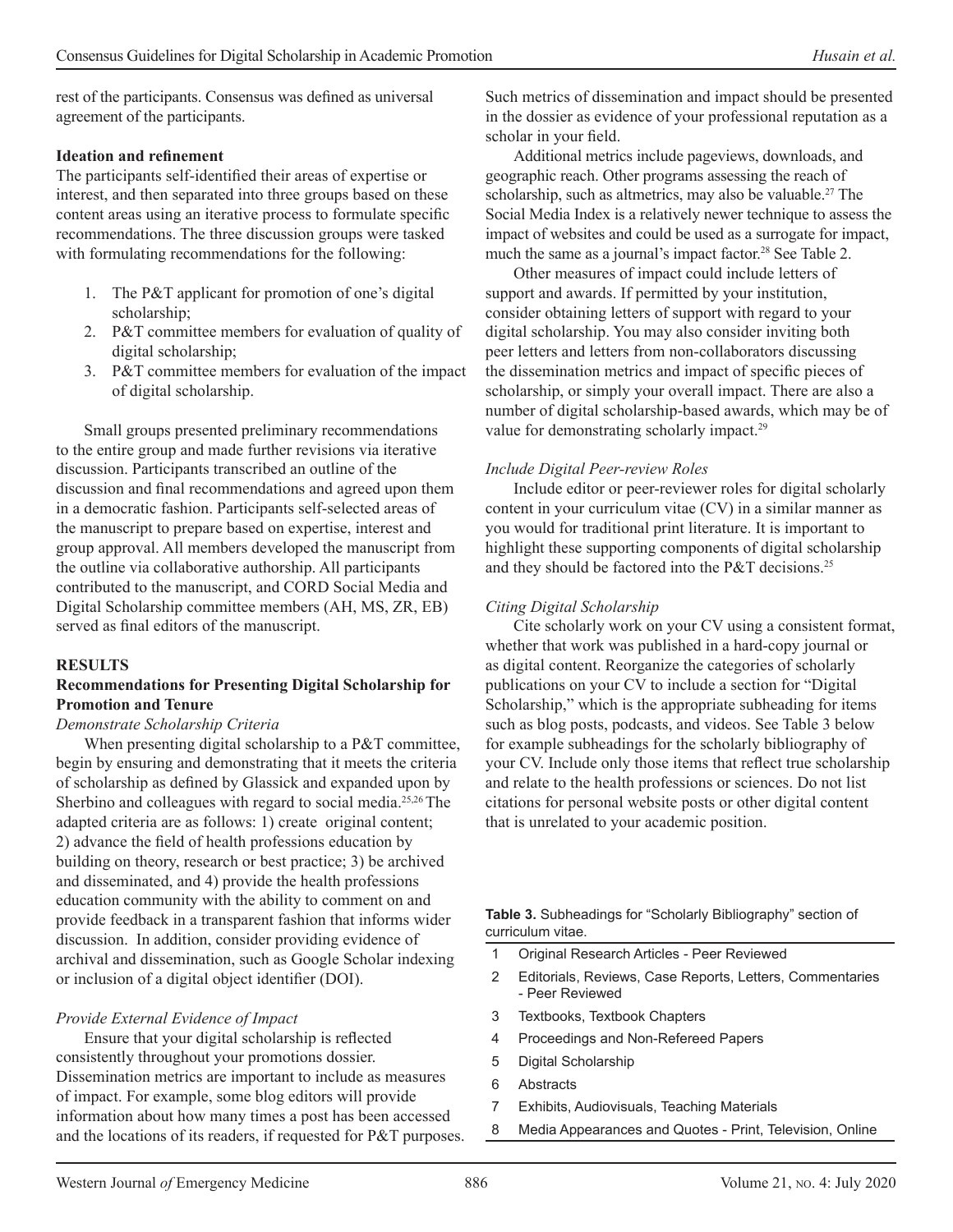Consistently format your scholarship across all subheadings on your CV following the *American Medical Association (AMA) Manual of Style, 10th Ed*. 30 The *AMA Manual* describes the methods for citing scholarship in most of the categories listed. Examples of each citation type are provided above, and selected citations are adapted in Table 4. Digital scholarship is best formatted using the *AMA Manual* instructions for "Internet Documents."33 *Academic Life in Emergency Medicine* (ALiEM) also offers guidelines for citing digital scholarship, with examples.<sup>31</sup>

Digital scholarship is often criticized for lack of peer review, which leads to confusion about the quality and integrity of articles published in exclusively online journals. Peer review is a requirement for all journals to be indexed and available on PubMed, including online journals. Research articles published in online-only journals that have a PubMed unique identifier (PMID)32 should *not* be listed under "Digital Scholarship," but rather alongside similar scholarly work published in peerreviewed print journals. Regardless of the mode of publication, all peer-reviewed research should be listed under the same CV subheading in the "highest" possible category.

Blog posts that are cited under a "Digital Scholarship" CV subheading can be peer reviewed as well. For example, some blogs offer a peer-review process for authors and identify which posts have undergone peer review.<sup>33</sup> Therefore, use qualifiers to identify any digital scholarship citation on your

CV that was peer-reviewed or invited. These qualifiers may add additional credibility to your scholarship when a P&T committee reviews your CV.

## **DISCUSSION**

### **Crafting a Digital Scholarship Mission Statement**

A digital scholarship mission statement can provide a framework for your P&T committee to understand and interpret your digital scholarship.34 Akin to the educational philosophy statement of a teaching portfolio, the digital scholarship mission statement provides a lens through which the committee can interpret the congruence and value of your scholarship.35,36 This narrative should articulate the beliefs that drive your digital work in ways that give perspective to your activities and provide consistency with the academic and social media strategies of each institution. Table 5 below lists specific considerations to include. Please see Supplemental Digital Appendix B for a sample narrative.

## **Use Traditional Frameworks: Harnessing the Teaching Portfolio**

We recommend using traditional frameworks to describe digital scholarly activity and support for academic promotion. One such example of this is the teaching portfolio. As not all institutions require a separate educational portfolio, we recommend that you present your digital scholarship

#### **Table 4.** Suggested examples of digital scholarship citations and qualifier use.

#### Format:

Last Name, First Initial. "Title of Submission." Name of Publisher. URL as hyperlink. Published online XX/XX/XX.

#### Example:

Gisondi MA, Stefanac L. "The Feedback Formula: Part 1, Giving Feedback." International Clinician Educators Blog. https:// icenetblog.royalcollege.ca/2018/10/02/the-feedback-formula-part-1-giving-feedback/. Published online 10/02/18.

Example Qualifiers for Curriculum Vita:

[Blog Post] Gisondi MA. "Leadership in Medical Education: Addressing Sexual Harassment in Science and Medicine."International Clinician Educators Blog. https://icenetblog.royalcollege.ca/2019/01/15/leadership-in-medical-education-addressing-sexual-harassment-in-science-and-medicine/ Published online 1/15/19.

[Podcast Guest] Kellogg A, Gisondi MA. "Sex and Why Episode 10: How to Give Better Feedback." In: seX & whY Podcast (Wolfe J, Editor-in-Chief.) https://www.sexandwhy.com/sex-why-episode-10-how-to-give-better-feedback/ Published online 1/29/19.

[Peer-Reviewed] Schnapp B, Fant A, Powell E, Richards C, Gisondi M. "8 Tips for How-to-Run an Awesome Works-in-Progress Meeting."Academic Life in Emergency Medicine. http://www.aliem.com/8-tips-works-progress-meeting/ Published online 11/1/15.

[Commentary, Invited] Berg A, Weston V, Gisondi MA. Journal Club: Coronary CT Angiography Versus Traditional Care. NUEM Blog. http://www.nuemblog.com/blog/cta-for-chest-pain/ Published online 4/12/16.

[Video] Mason J. Placing a Transvenous Pacemaker. Emergency Medicine: Reviews and Perspectives. October 1, 2018. https://www. emrap.org/episode/transvenous/transvenous. Accessed November 21, 2018.

[Traditional Paper with Altmetrics] Chan TM, Gottlieb M, Sherbino J, Cooney R, Boysen-Osborn M, Swaminathan A, Ankel F, Yarris LM. The ALiEM faculty incubator: a novel online approach to faculty development in education scholarship. Academic Medicine. 2018 Oct 1;93(10):1497-502. Altmetrics data: https://wolterskluwer.altmetric.com/details/43542602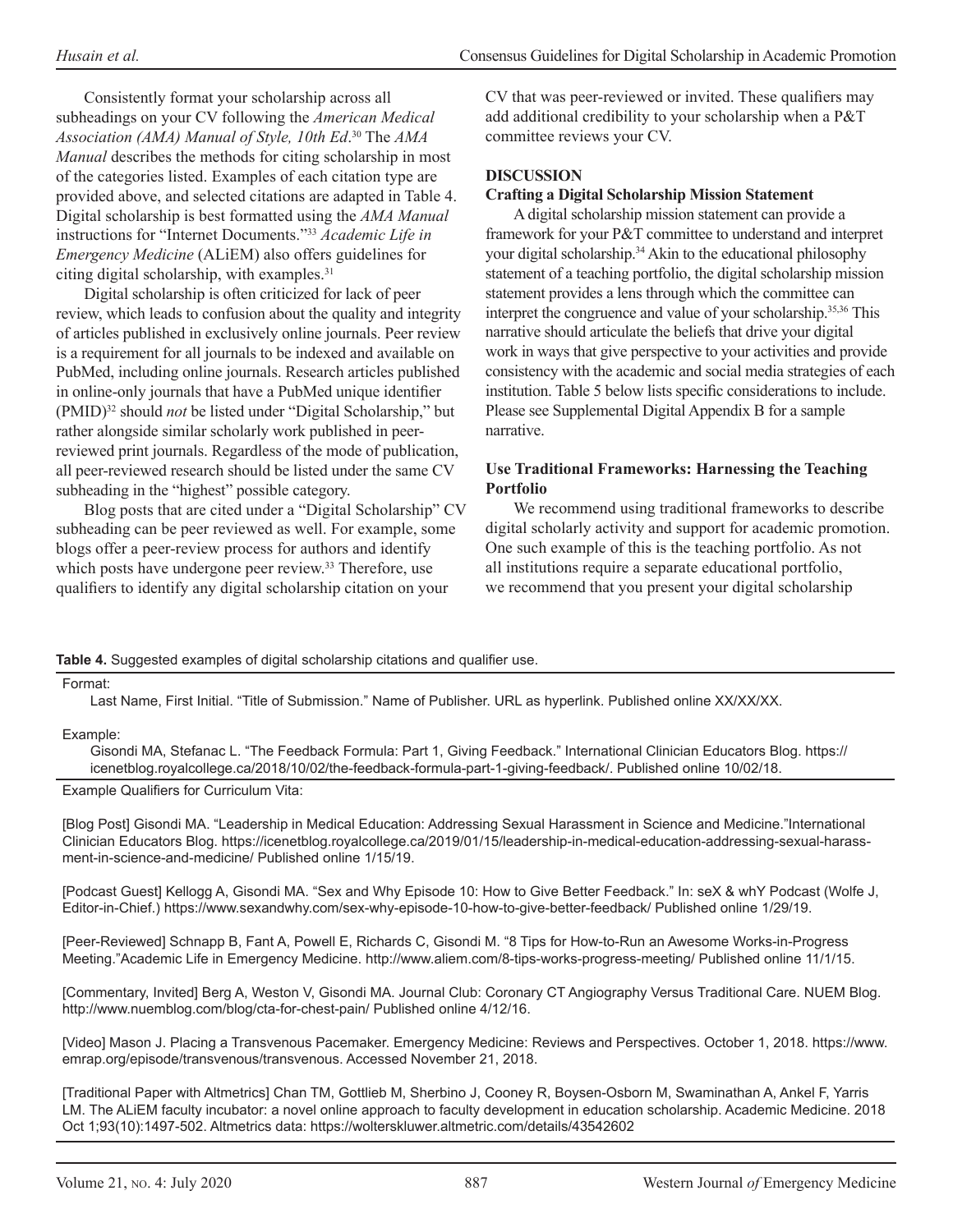**Table 5.** Specific elements to consider within a mission statement.

- 1 Reinforce why your digital scholarship exists and is important to the field.
- 2 Explain your digital scholarship's broad goals and objectives.
- 3 Explain your perception of needs in the modern learning environment, and how that affects your methods.
- 4 Explain how your approach to digital scholarship/teaching has changed over time.
- 5 Explain the niche that you are filling, specifically highlighting how your role/expertise at your institution gives you a reputable voice.
- 6 Describe how your digital scholarship complements your other, more traditional forms of scholarship.
- 7 Explain how digital scholarship aligns with your overall career objectives.
- 8 Name your intended target audience and describe other collateral audience groups that may benefit from your public academic work.
- 9 Describe best practices for ensuring quality during the content creation process:
	- a. Highlight team-based and interdisciplinary scholarship as markers of quality
	- b. Preview external validation processes of your digital scholarship (below).
- 10 Highlight the ancillary benefits that have arisen because of your digital scholarship presence, such as invited lectures or collaborations on additional scholarship.

alongside traditional scholarship according to your institutional requirements. Refer to your respective institutional guidelines for requirements and formatting of teaching portfolios. Regardless, to facilitate appraisal by P&T committees you should create a dossier that includes a digital mission statement, demonstrates alignment with overall career development goals, and describes the scholarly significance of your digital work.<sup>25</sup>

Digital scholarship should not replace materials that are typically included in a teaching portfolio, such as course evaluations or other traditional measures of teaching effectiveness. Teaching portfolios should summarize teaching *effort* and *quality* that meet the criteria of Boyer's scholarship of teaching.4,37 Within the teaching portfolio, you may reflect and provide exemplars of digital works and curricula that you have created or curated for learners, but you will not actually list item-by-item the digital scholarship you produce; this should take place in the CV. An entry in a portfolio would holistically describe the pedagogical principles behind a digital educational program or innovation (eg, if you are the creator of a popular podcast, you would explain how you developed the podcast, how you engaged stakeholders to develop the podcast, and, if possible, share data to convey its impact at large through analytics). In contrast, entries of digital scholarship on a CV would be entered individually. Table 6 provides some common examples of

digital scholarship, and how they might align best with previous descriptions of traditional academic scholarship (as per Boyer, Glassick, Hutchings and Shulman).

## **Appraising Impact**

There are no hard and fast rules for determining impact. Cabrera and his colleagues have previously suggested scalebased assessments of social media-based impact in their 2017 paper.34 They provide ample guidance to promotions committees for comparing size and scale of various media within a specific subtype (eg, international blog vs a local blog). We highly recommend that readers review this article for further guidance.

Another tool is the Social Media Index, which seeks to create an "impact factor"-like metric based on social media followership. This tool would be best used to judge the impact of an entire digital media collection, such as an entire website or podcast. This tool is available online [\(https://www.aliem.com/](https://www.aliem.com/social-media-index/) [social-media-index/](https://www.aliem.com/social-media-index/)) and has been revised and validated against quality metrics within emergency medicine Free Open Access Medicine resources.<sup>38</sup>

# **Appraising Quality**

Due to lower barriers of entry allowing digital scholarship to be more easily produced, general skepticism due to less serious, nonmedical online content, as well as pseudoscientific and/or predatory online content, groups have sought to scaffold and support end-users and educators in seeking high-quality online resources.39,40 The online medical education community has worked to quell skepticism by establishing methods to appraise the quality of digital scholarship.<sup>3</sup> See below for a list of critical appraisal tools for rating online secondary resources. For those who have been asked to review files as external referees, these tools may be very useful in guiding us toward high-quality educational content from an educator's CV or portfolio.

Some scholars in this space have proposed that we move beyond bibliometrics and surrogates for quality (eg, impact factor, citations, altmetrics), and that P&T committees consider applying direct quality assessments to items of interest (eg, applying the revised METRIQ41 or ALiEM Approved Instructional Resources  $(AIR)$  series) scores<sup>39</sup> to a few choice works of digital scholarship from a faculty member's CV, or applying the PRISMA<sup>42</sup> reporting guidelines to a few systematic reviews). Equitably applying both descriptive bibliometrics (eg, citation rate, h-index, etc.) and quality audits to all works of scholarship (digital or otherwise) would go a long way to augment P&T processes. Table 2 contains suggested critical appraisal tools to facilitate secondary resource evaluation.

# **LIMITATIONS**

The live conference was limited to invited participants who could join in person or by phone. Those with scheduling conflicts were therefore excluded from the live session, perhaps limiting valuable insights and contributions. However, those that could not attend the live conference were still heavily involved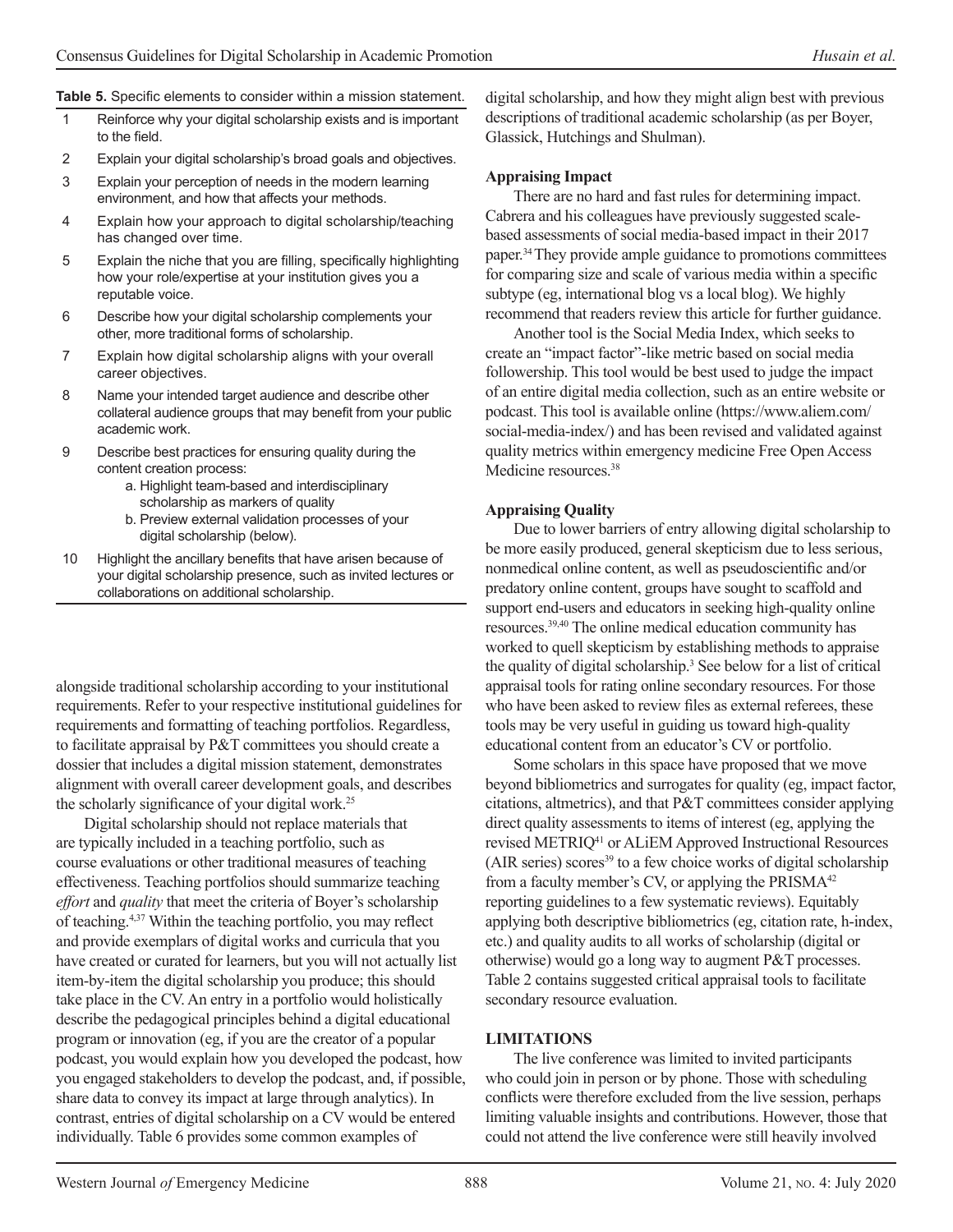|                                                                                                                    | <b>Blogging</b>                                                                                                                                                            | Podcasting                                                                                                                                    | Tweeting                                                                                                                                                      |
|--------------------------------------------------------------------------------------------------------------------|----------------------------------------------------------------------------------------------------------------------------------------------------------------------------|-----------------------------------------------------------------------------------------------------------------------------------------------|---------------------------------------------------------------------------------------------------------------------------------------------------------------|
| Example of digital scholarship                                                                                     | Blog post providing a new insight<br>into a novel teaching technique,<br>with a recipe for helping students<br>learn about social justice by<br>meeting patient partners.  | Podcast synthesizing the role of<br>human factor engineering in the<br>emergency department.                                                  | Tweetorial reviewing and<br>appraising the latest evidence<br>on a topic                                                                                      |
| Does this meet the criteria<br>for scholarship per Hutchings                                                       | 1) Is it public? Yes                                                                                                                                                       | 1) Is it public? Yes                                                                                                                          | 1) Is it public? Yes                                                                                                                                          |
| and Shulman?<br>1) Public<br>2) Available for peer review<br>and critique according to<br>the standards of a field | 2) Is it available for peer review?<br>Yes, some blogs have pre-<br>publication peer review, others<br>have comments enabled to allow<br>for post-publication peer review) | 2) Is it available for peer review?<br>Yes, listeners can leave<br>comments on most podcast<br>hosting sites.<br>3) Able to be reproduced and | 2) Is it available for peer review?<br>Yes, tweetworials can be found<br>by searching Twitter.<br>3) Able to be reproduced and<br>extended by other scholars? |
| 3) Able to be reproduced and<br>extended by other scholars                                                         | 3) Able to be reproduced and<br>extended by other scholars?<br>Yes, since it is available for review<br>and extendibility since it is openly<br>published on the internet. | extended by other scholars?<br>Yes, since it is available for<br>review and extendibility since it is<br>openly published on the internet.    | Yes, since it is available for<br>review and extendibility since it is<br>openly published on the internet.                                                   |
| What type of Boyer's<br>scholarship is this?                                                                       | Scholarship of teaching                                                                                                                                                    | Scholarship of integration<br>(merging of engineering and<br>medicine)                                                                        | Scholarship of application<br>(helping others to determine if<br>evidence might be applied in their<br>context)                                               |

|  |  |  | Table 6. How types of digital scholarship might be described using traditional descriptions of academic scholarship. |  |  |
|--|--|--|----------------------------------------------------------------------------------------------------------------------|--|--|
|--|--|--|----------------------------------------------------------------------------------------------------------------------|--|--|

in the organization and creation of the recommendations postconference via a collaborative writing process. Additionally, all authors participated robustly in the asynchronous editing of this manuscript, reducing the potential that important viewpoints were excluded. Conference participants were selected by the committee members, and important contributors may have been overlooked. To reduce this possibility, invited members were requested to suggest additional invitees. Finally, as digital scholarship participants and creators, there may be bias toward legitimizing our own work over less-familiar scholarship.

We attempted to ground our recommendations using best available evidence in order to reduce this bias. However, there is certainly a paucity of literature on how social media is viewed upon (or accepted) as a form of scholarship by the academy. Thus, further explorations of the acceptability or evaluation of digital by P&T committees may be a useful program of research going forward. A paper has recently been published about perceptions in the librarian sciences world that is quite interesting, and worthy of replication within academic medicine.<sup>43</sup>

## **CONCLUSION**

As traditional scholarship continues to evolve within the digital realm, academic medicine must also adapt how that scholarship is evaluated. P&T committees in academia are at the epicenter for supporting the changing paradigm in scholarship. Unlike traditional academic products, where reach and impact were difficult to quantify, web-based metrics allow us to track unique users and their locations. The authors suggest that committees critically appraise digital scholarship using the methods outlined in this paper. Applicants for appointment and promotion should highlight and prepare their digital scholarship in a way that specifically addresses quality, impact, breadth, and relevance. It is our goal to provide specific, timely guidance for both stakeholders to recognize the value of digital scholarship in advancing our field.

### **ACKNOWLEDGMENTS**

The authors would like to thank the Council of Residency Directors for their support.

### **Additional author affiliations listed here for lack of space on the first page:**

|||| University of San Francisco-Fresno, Department of Emergency Medicine, Fresno, California

## Sidney Kimmel Medical College at Thomas Jefferson University, Department of Emergency Medicine, Philadelphia, Pennsylvania \*\*\* University of Southern California Keck School of Medicine, Department of Emergency Medicine, Los Angeles, California ††† Northwestern University, Department of Emergency Medicine, Chicago, Illinois

‡‡‡ University of Calgary, Department of Emergency Medicine, Calgary, Alberta, Canada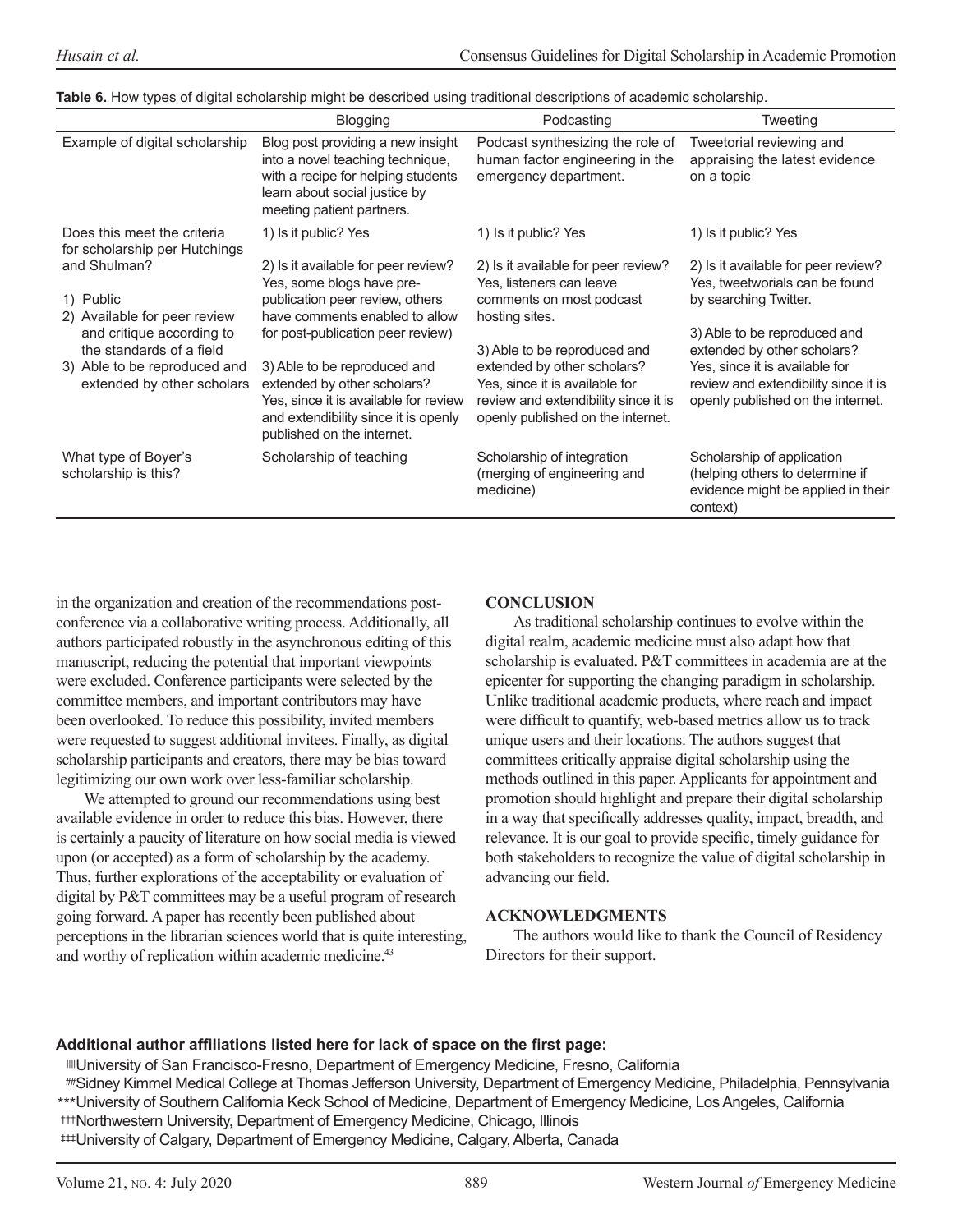*Address for Correspondence*: Abbas Husain, MD, Staten Island University Hospital, Department of Emergency Medicine, 475 Seaview Avenue, Staten Island, NY 10305. Email: abbashu@gmail. com.

*Conflicts of Interest*: By the *West*JEM article submission agreement, all authors are required to disclose all affiliations, funding sources and financial or management relationships that could be perceived as potential sources of bias. No author has professional or financial relationships with any companies that are relevant to this study. There are no conflicts of interest or sources of funding to declare.

*Copyright*: © 2020 Husain et al. This is an open access article distributed in accordance with the terms of the Creative Commons Attribution ([CC BY 4.0](http://creativecommons.org/licenses/by/4.0/)) License. See: [http://creativecommons.org/](http://creativecommons.org/licenses/by/4.0/) [licenses/by/4.0/](http://creativecommons.org/licenses/by/4.0/)

### **REFERENCES**

- 1. Azer, SA, Holen A, Wilson I, et al. Impact factor of medical education journals and recently developed indices: Can any of them support academic promotion criteria? *J Postgrad Med.* 2016;61(1):32-9.
- 2. Schimanski LA, Alperin JP. The evaluation of scholarship in academic promotion and tenure processes: past, present, and future. *F1000Res*. 2018;7:1605.
- 3. Chan TM, Kuehl D. On lampposts, sneetches, and stars: a call to go beyond bibliometrics for determining academic value. *Acad Emerg Med.* 2019;26(6):688-94.
- 4. Boyer EL. (1990). *Scholarship Reconsidered: Priorities of the Professoriate*. Princeton, NJ: Princeton University Press.
- 5. Glassick CE, Huber MT, Maeroff GI. (1997). *Scholarship Assessed: Evaluation of the Professoriate*. San Francisco, CA: Jossey-Bass.
- 6. Glassick CE. Boyer's expanded definitions of scholarship, the standards for assessing scholarship, and the elusiveness of the scholarship of teaching. *Acad Med.* 2000;75(9):877-80.
- 7. Hutchings P, Shulman LS. The scholarship of teaching: new elaborations, new developments. *Change: The Magazine of Higher Learning.* 1999;31(5):10-5.
- 8. Cabrera D, Roy D, Chisolm MS. Social media scholarship and alternative metrics for academic promotion and tenure. *J Am Coll Radiol.* 2018;15(1Pt B):135-41.
- 9. Thomas B, Chan T, Benitez J, et al. Educational scholarship in the digital age: a scoping review and analysis of scholarly products. *The Winnower.* 2014.
- 10. Cold Spring Harbor Laboratory. bioRxiv Homepage. Available at: [https://](https://www.biorxiv/org/) [www.biorxiv/org/.](https://www.biorxiv/org/) Accessed June 21, 2019.
- 11. Cureus. An introduction to publishing with Cureus. Available at: [https://](https://www.cureus.com/author_guide) [www.cureus.com/author\\_guide](https://www.cureus.com/author_guide). Accessed June 17, 2019.
- 12. Adler JR, Chen TM, Blain JB, et al. #OpenAccess: free online, openaccess crowdsource-reviewed publishing is the future; traditional peerreviewed journals are on the way out. *CJEM.* 2019;21(1):11-4.
- 13. Azim A, Beck-Esmay J, Chan TM. Editorial processes in free open access medical educational (FOAM) resources. *AEM Educ Train*. 2018;2(3):204-12.
- 14. Chan TM, Gottlieb M, Sherbino J, et al. (2017). *Education Theory Practical: Volume 1*. San Francisco, CA: Academic Life in Emergency Medicine.
- 15. Association of American Medical Colleges. MedEdPORTAL: *The Journal of Teaching and Learning Resources.* Available at: [https://www.](https://www.mededportal.org/) [mededportal.org/.](https://www.mededportal.org/) Accessed June 17, 2019.
- 16. JetEM: *Journal of Education and Teaching in Emergency Medicine.*  Available at: https:jetem.org/. Accessed June 17, 2019.
- 17. Cadogan M, Thoma B, Chan TM, et al. Free Open Access Meducation (FOAM): the rise of emergency medicine and critical care blogs and podcasts (2002-2013). *Emerg Med J.* 2014;31(e1):e76-7.
- 18. Colmers IN, Paterson QS, Lin M, et al. The quality checklists for health professions blogs and podcasts. *The Winnower.* 2020.
- 19. Thoma B, Joshi N, Trueger NS, et al. Five strategies to effectively use online resources in emergency medicine. *Ann Emerg Med.* 2014;64(4):392-5.
- 20. Lo A, Shappell E, Rosenberg H, et al. Four strategies to find, evaluate, and engage with online resources in emergency medicine. *CJEM.* 2018:293-9.
- 21. Waggoner J, Carline JD, Durning SJ. Is there a consensus on consensus methodology? Descriptions and recommendations for future consensus research. *Acad Med.* 2016;91(5):663-8.
- 22. Google Accounts. Available at<http://docs.google.com>.
- 23. Woods RA, Artz JD, Carrière B, et al. CAEP 2016 Academic Symposium on Education Scholarship: Training Our Future Clinician Educators in Emergency Medicine. *CJEM.* 2017;19(S1):S1-8.
- 24. Kessler CS, Leone KA. The current state of core competency assessment in emergency medicine and a future research agenda: recommendations of the Working Group on Assessment of Observable Learner Performance. *Acad Emerg Med*. 2012;19(12):1354-9.
- 25. Glassick CE. Reconsidering scholarship. *J Public Health Management Practice.* 2000;6:4-9.
- 26. Sherbino J, Arora VM, Melle EV, et al. Criteria for social mediabased scholarship in health professions education. *Postgrad Med J.* 2015;91(1080):551-5.
- 27. Trueger NS, Thoma B, Hsu CH, et al. The altmetric score: a new measure for article-level dissemination and impact. *Ann Emerg Med.* 2015;66(5):549-53.
- 28. Thoma B, Sanders JL, Lin M, et al. The Social Media Index: measuring the impact of emergency medicine and critical care websites. *West J Emerg Med.* 2015;16(2):242-9.
- 29. Monette D, Joshi N. ALiEM Awards 2017: Congratulations to our winners! Available at: [https://www.aliem.com/2017/12/aliem-awards-](https://www.aliem.com/2017/12/aliem-awards-2017-winners/)[2017-winners/](https://www.aliem.com/2017/12/aliem-awards-2017-winners/). Accessed June 17, 2019.
- 30. Iverson C, Christiansen S, Flanagin A, et al. (2007). *AMA Manual of Style* (10 ed.). New York City: Oxford University Press.
- 31. Mason J. How to cite podcasts, videos, and blogs in publication. 2018. Available at: [https://www.aliem.com/2018/11/cite-podcasts-videos-blogs](https://www.aliem.com/2018/11/cite-podcasts-videos-blogs-publication/)[publication/.](https://www.aliem.com/2018/11/cite-podcasts-videos-blogs-publication/) Accessed June 17, 2019.
- 32. National Center for Biotechnology Information, U.S. National Library of Medicine. PubMed. Available at: https://www.ncbi.nlm.nih.gov/pubmed/. Accessed June 17, 2019.